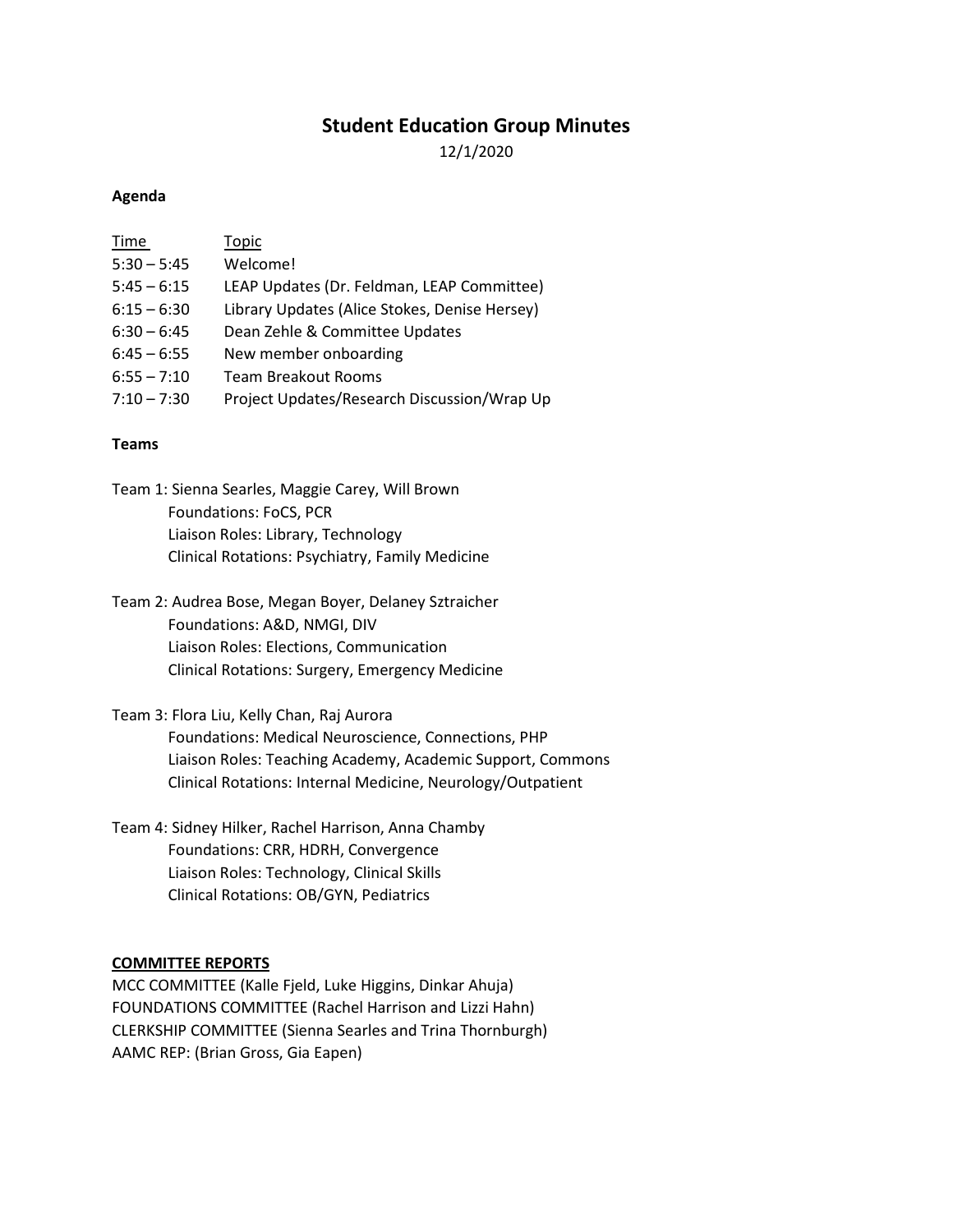### **Attendance:**

| <b>Last Name</b> | <b>First Name</b> | <b>Title</b>                                  | <b>Present/Absent</b> |
|------------------|-------------------|-----------------------------------------------|-----------------------|
| Afshari          | Sam               |                                               | Present               |
| Aurora           | Raj               |                                               | Present               |
| <b>Bose</b>      | Audrea            |                                               | Present               |
| Boyer            | Megan             |                                               | Present               |
| <b>Brown</b>     | Will              |                                               | Present               |
| Chamby           | Anna              |                                               | Present               |
| Chan             | Kelly             |                                               | Present               |
| Carey            | Maggie            |                                               | Absent                |
| Fried            | Dan               |                                               | Present               |
| Giguere          | Heather           |                                               | Present               |
| Harrison         | Rachel            | <b>Foundations Committee Member</b>           | Present               |
| Hilker           | Sidney            | Chairperson                                   | Present               |
| Holterman        | Leigh Ann         | <b>Staff Advisor</b>                          | Absent                |
| Liu              | Flora             |                                               | Present               |
| Searles          | Sienna            | Clerkship Committee Member                    | Present               |
| Sztraicher       | Delaney           |                                               | Present               |
| Yakubik          | Will              |                                               | Present               |
| Zehle            | Christa           |                                               | Present               |
|                  |                   |                                               |                       |
| <b>Guests</b>    |                   |                                               |                       |
| Higgins          | Luke              | MCC Representative (co2022)                   | Present               |
| Fjeld            | Kalle             | <b>MCC Representative</b>                     | Present               |
| Hahn             | Lizzi             | Foundations Committee Representative (co2022) | Absent                |
| Thornburgh       | <b>Trina</b>      | Clerkship Committee Representative (co2021)   | Absent                |
| Holand           | Jennifer          |                                               | Present               |
| <b>Stokes</b>    | Alice             |                                               | Present               |
| Hersey           | Denise            |                                               | Present               |
| Printon          | John              |                                               | Present               |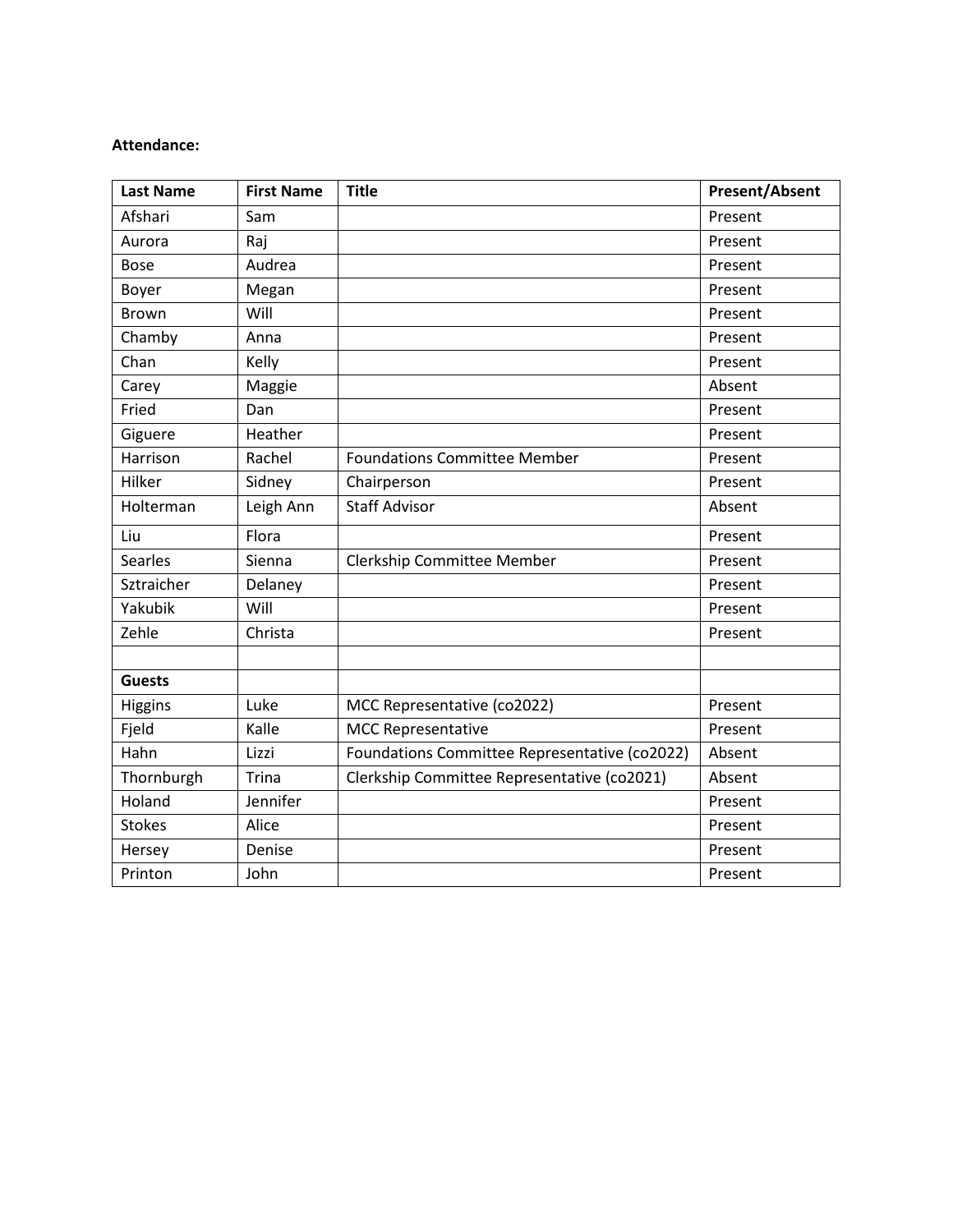# **Minutes**

- **Updates with Sidney**
	- $\circ$  Planning happy hour for SEG members for December 10<sup>th</sup>
	- $\circ$  Began collecting SEG member feedback to improve ongoing remote meetings and discussions. Preliminary feedback illustrated that members would like to continue running through the project list at each meeting. However, members would like to improve meetings by beginning each meeting with individual's fun facts to get to know each other better and opening the zoom meetings early to allow members the opportunity to catch up with each other. Additionally, individuals expressed interest in sharing foundations presentations among SEG. Other improvements included running meetings on time and according to the agenda and reducing the number of guests at meetings.
- **Updates with Dr. Zehle** 
	- $\circ$  Preclinical medical education returned to fully remote due to rising student and state cases. This change was implemented to ensure prevention of community spread until cases drop in Vermont as well as nationally.
	- o In response, CSE's (including the end of foundations exam) have been postponed until returning to in-person learning. Looking into alternate ways to deliver this curriculum.
	- $\circ$  Continuing to recommend students avoid interaction with COVID positive patients and PUI's. However, this can be modified if this limits student capacity to gain enough clinical experiences.
	- $\circ$  Vaccine distributions will eventually include students with in-house staff. Will be looking for medical student volunteers to help administer the vaccine in CT.
	- $\circ$  Ongoing plans to implement a medical education anti-racism task force, which will be a collaboration between ODEI and OMSE.

# • **Dr. Feldman and the LEAP committee**

- $\circ$  Created a secure way to submit confidential reports to prevent potential reprisal. Information collected from these reports are summarized into a presentation created by Dr. Feldman who is seeking feedback and looking into how the information should be delivered to students.
- o Data tracking from these reports began in 2019.
	- Found 79 concerns from foundations
		- Most respondents were faculty
	- Found 124 concerns from clerkships
		- Most reports made by students against faculty respondents
		- In 2019 the majority were from CT, but in 2020 this has reduced to only 20%
	- When appropriate, bystander training and initiatives aimed at addressing bias/structural racism/sexism was implemented. Additionally, in response to these reports, the bill of rights was altered to reflect that patients could no longer discriminate against learners. In rare instances faculty or clerkship activities at a specific site were suspended.
- **Alice Stokes – Library Updates**